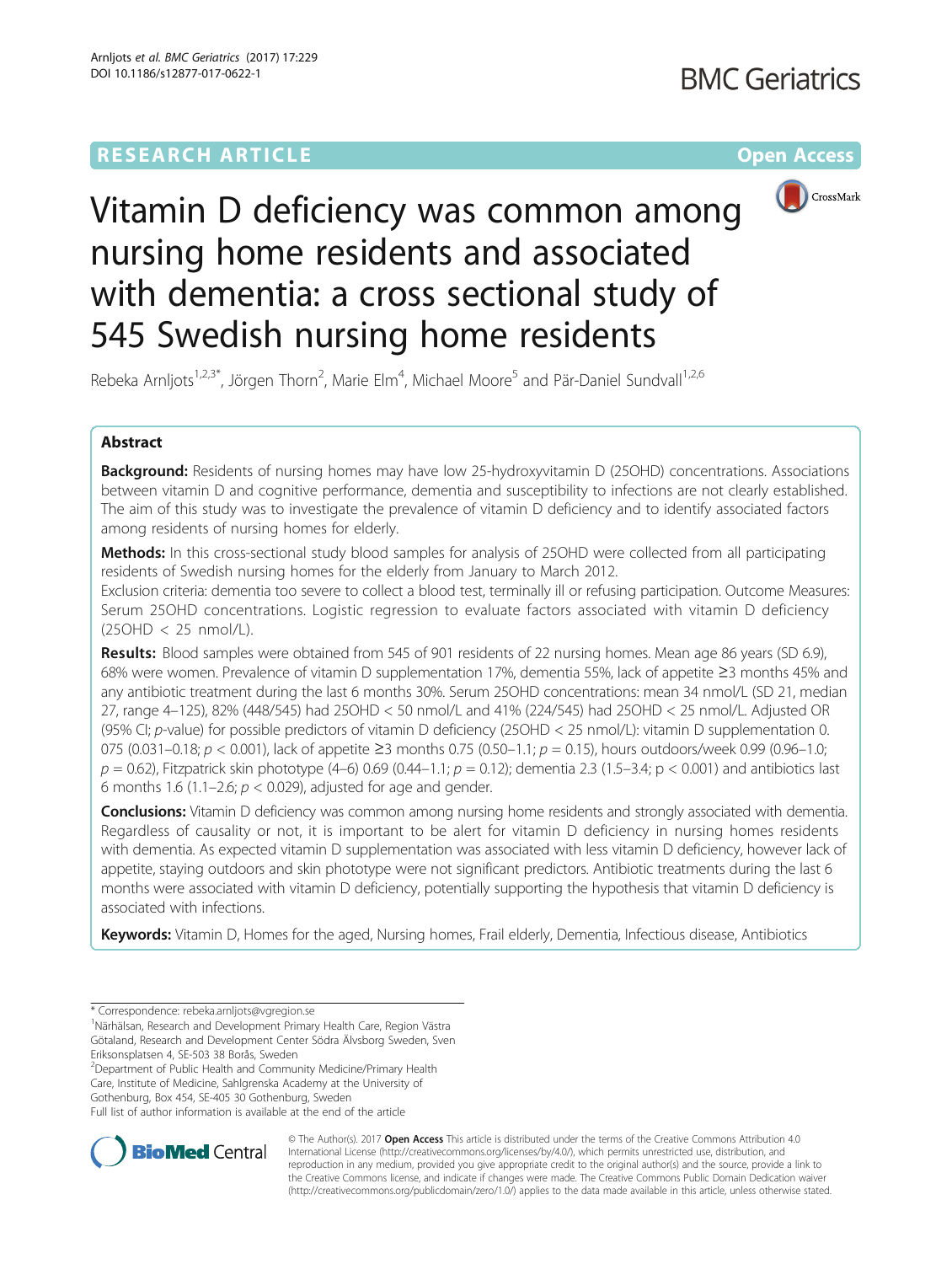# Background

Vitamin D refers to a group of fat-soluble molecules, from which the most important in humans are vitamin D3 (cholecalciferol) and vitamin D2 (ergocalciferol) [\[1](#page-6-0)]. A small amount of these can be obtained from the diet, but about 90% comes from synthesis of vitamin D in the skin when exposed to ultraviolet B radiation from the sun [\[2, 3\]](#page-6-0). This dermal synthesis depends on the area of skin exposed to sunlight, duration of exposure, latitude, season and skin type [\[4, 5](#page-6-0)]. In Sweden, latitude 55–69° North, there is no dermal synthesis of vitamin D during the winter months [[1](#page-6-0), [4](#page-6-0)]. Vitamin D has a significant role in mineralization of bone, skeletal maturation, regulating the concentration of calcium and phosphate, therefore severe vitamin D deficiency can cause osteomalacia in adults and rickets in pediatric population [[6](#page-6-0)]. Vitamin D deficiency is a known risk factor causing fractures, osteoporosis and muscle weakness in elderly [\[5, 7](#page-6-0), [8\]](#page-6-0).

Vitamin D deficiency might be associated with reduced cognitive functions and dementia, but further research is required regarding this [\[9](#page-6-0)–[14](#page-6-0)]. Vitamin D receptors have been discovered throughout the body including the nervous system, the cardiovascular and endocrine system causing biological actions including inflammation and amyloid plaque formation in the brain, potentially related to cognitive decline and Alzheimer's disease, and inhibition of vascular smooth muscles proliferation potentially related to cardiovascular disease [[15\]](#page-6-0). Vitamin D also affects the immune system [[16](#page-6-0)–[20](#page-6-0)], therefore it is important to study if elderly residents of nursing homes with vitamin D deficiency also have more infections. Several studies during recent years have observed associations between vitamin D deficiency and several medical conditions such as cognitive decline, cancer, diabetes, cardiovascular mortality, autoimmune diseases, metabolic diseases, neurological diseases, lung diseases and increases mortality rate [\[3](#page-6-0), [13](#page-6-0)–[15, 21](#page-6-0)–[27\]](#page-6-0).

There is still a lack of consensus worldwide regarding the optimum serum concentrations of vitamin D [\[28](#page-6-0)–[30](#page-6-0)]. A suggestion is to consider 25-hydroxyvitamin D  $(25OHD) < 12.5$  nmol/L as severe deficiency, 12.5– 25 nmol/L as moderate deficiency and 25–50 nmol/L as mild deficiency [[31](#page-6-0)]. It was recommended during a meeting among European acknowledged experts in the field of vitamin D that elderly (>65 years) should have  $25OHD \geq 50$  nmol/L [[29\]](#page-6-0) which corresponds with the Nordic Nutrition Recommendations [[32](#page-6-0)]. Other studies suggest  $25OHD \ge 75$  nmol/L as optimum serum concentration [[33, 34](#page-6-0)]. Since there is debate over optimal concentrations of 25OHD we report prevalence of deficiency at a range of values and elected to use an arbitrary cut point of 25 for analysis of predictors.

Several international studies have shown low serum concentrations of vitamin D in elderly individuals and the concentrations have been even lower among those living in nursing homes and long term care facilities [[19, 24, 29](#page-6-0), [35](#page-6-0)–[43](#page-7-0)]. Elderly people are at risk for lower concentrations of vitamin D as a result of decreased dietary intake, decreased cutaneous synthesis and less time spent outdoors [\[15](#page-6-0)]. A difference is expected in serum concentrations of vitamin D when comparing populations of different countries due to variations in fortification of food, tradition regarding use of supplements, the dominant skin type within the population, amount of sunlight exposure and nutritional status. There is one recently reported study regarding the prevalence of vitamin D deficiency among the elderly residents of Swedish nursing homes [\[24](#page-6-0)]. However, in this study the blood samples were collected during different seasons of the year and many of them were collected when the elderly moved into the nursing homes, thus expected to have higher serum concentrations of vitamin D. Therefore, further studies are required in Sweden regarding the prevalence of vitamin D deficiency among elderly residents of nursing homes. It is also unknown whether previously known risk factors for vitamin D deficiency such as less time spent outdoors, lack of appetite and dark skin color are significant risk factors also for elderly residents of Swedish nursing homes. There is a need for further research on possible associations between vitamin D deficiency and dementia and susceptibility to infections.

The aim of this study was to investigate the prevalence of vitamin D deficiency and to identify associated factors among residents of nursing homes for elderly.

# **Methods**

During the first 3 months of 2012, a case report form was completed and blood samples collected from all included residents of 22 nursing homes in south-western Sweden (latitude 57.58° North to 57.82° North). The attending nurses were provided detailed verbal and written information for the study procedure. The study was approved by the Regional ethical review board of Gothenburg University (D-nr 578–11). The data was collected along with another study of interleukin-6 concentrations in the urine and antimicrobial resistance in urinary pathogens among Swedish nursing home residents [\[44](#page-7-0), [45\]](#page-7-0).

# Inclusion and exclusion criteria

All residents of the participating nursing homes were invited to participate. Those accepting participation were included if they met the following inclusion criteria:

• Permanent residence in nursing homes for the elderly, regardless of gender and for how long time they have been residing there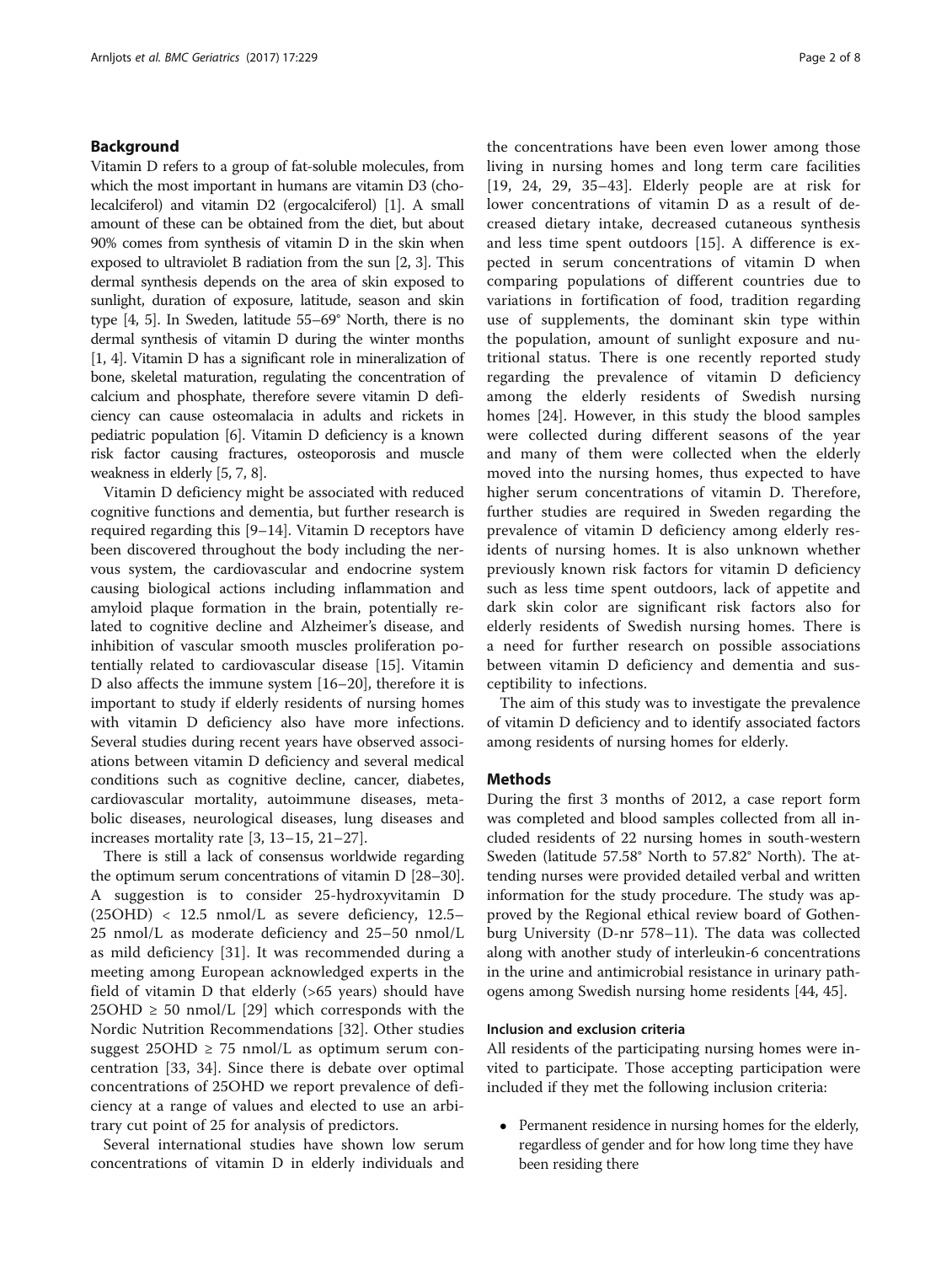- Presence at a nursing home for the elderly during the study
- Participation approval
- Residents with dementia were included if cooperative when collecting blood samples
- Not terminally ill

The following exclusion criterion was used:

 If the resident did not agree to participate or discontinued study participation

# Statement of consent

All residents were informed of the study both verbally and in writing. From decision-capable individuals choosing to participate in the study, informed approval was collected. However, a considerable number of participants consisted of residents with dementia of varying degrees. If the resident was incapable of understanding the given information and thereby possessing a reduced decision capability, these residents only participated so long as they both: Did not oppose participation in the study and that the appointed representatives or relatives did not oppose their participation after being provided with information about the study. The Regional ethical review board of Gothenburg University approved this procedure.

### Case report form

In addition to collecting the blood sample, the attending nurse made an entry in the case report form for each included resident regarding: age, gender, vitamin D supplementation or not, lack of appetite in the last 3 months, diagnosis of dementia in the medical record and if the resident had received any antibiotic treatment during the last 6 months as a marker of potential bacterial infection. The diagnosis of dementia in the medical records required a previous comprehensive history and physical examination by a physician, laboratory tests, cognitive function test and most often neuroimaging. The average number of hours outdoors per week during April to August was registered, this is the period during which the sun exposure at our northern latitude is sufficient to induce the vitamin D synthesis in the skin. Regarding skin phototype, a simplified Fitzpatrick skin phototype [\[46](#page-7-0)] was used; Fitzpatrick skin phototype 1–3 was registered as lighter skin phototype and 4–6 was registered as darker skin phototype.

# Laboratory tests

The attending nurse collected blood samples from each participating resident. The blood samples were analysed at the laboratory of clinical chemistry at the Södra Älvsborg Hospital in Borås, Sweden, using routine clinical procedure. The blood samples were chilled before transport and usually arrived at the laboratory within 24 h. Measurements of the concentrations of 25OHD in serum were analyzed by the LIAISON® 25 OH Vitamin D TOTAL Assay (DiaSorin Inc., Stillwater, USA) which uses chemiluminescent immunoassay (CLIA) technology for the quantitative determination of 25-hydroxyvitamin D in human serum. The measuring range of DiaSorin LIAISON® 25 OH Vitamin D assay was 4.0–150 ng/mL. This analysis was accredited at the performing laboratory: the laboratory of clinical chemistry at the Södra Älvsborg Hospital in Borås, Sweden.

## Statistical analysis

The first objective was to describe the population by number of individuals, age, gender, 25OHD concentrations, vitamin D supplementation, Fitzpatrick skin phototype, average number of hours outdoors per week during April to August, lack of appetite ≥3 months, antibiotics during the last 6 months and having dementia or not.

The second objective was to calculate the prevalence of vitamin D deficiency defined by four different cut-off values: 25OHD < 12.5 nmol/L, 25OHD < 25 nmol/L,  $25OHD < 50$  nmol/L and  $25OHD < 75$  nmol/L. This was calculated for all residents and for residents divided by having vitamin D supplementation or not. The prevalence of vitamin D deficiency (25OHD < 25 nmol/L) was compared between residents with or without dementia using Pearson's chi-square test.

The third objective was to clarify whether previously known factors for vitamin D deficiency were associated with vitamin D deficiency (25OHD < 25 nmol/L), as well as dementia and antibiotic treatments during the last 6 months, in a nursing home population, adjusted for age and gender. Adjusted and unadjusted logistic regressions were performed with vitamin D deficiency (25OHD < 25 nmol/L) as the dependent variable and the following independent variables: age, gender, vitamin D supplementation, Fitzpatrick skin phototype (4– 6), number of hours outdoors per week, lack of appetite ≥3 months, dementia and any antibiotic treatments during the last 6 months. Zero order correlations between independent variables were checked and correlations >0.6 were not allowed.

Statistical significance was considered  $p < 0.05$ . IBM SPSS Statistics version 22 was used for statistical analysis (IBM Corporation, Armonk, New York, United States).

# Results

# Studied population

Inclusion criteria were fulfilled by 836 of 901 residents in 22 nursing homes, and 596/836 (71%) accepted participation (Fig. [1](#page-3-0)). Blood samples and case report forms were provided from 545 residents, 370 (68%) women and 175 (32%) men. Mean age was 86 years (SD 6.9),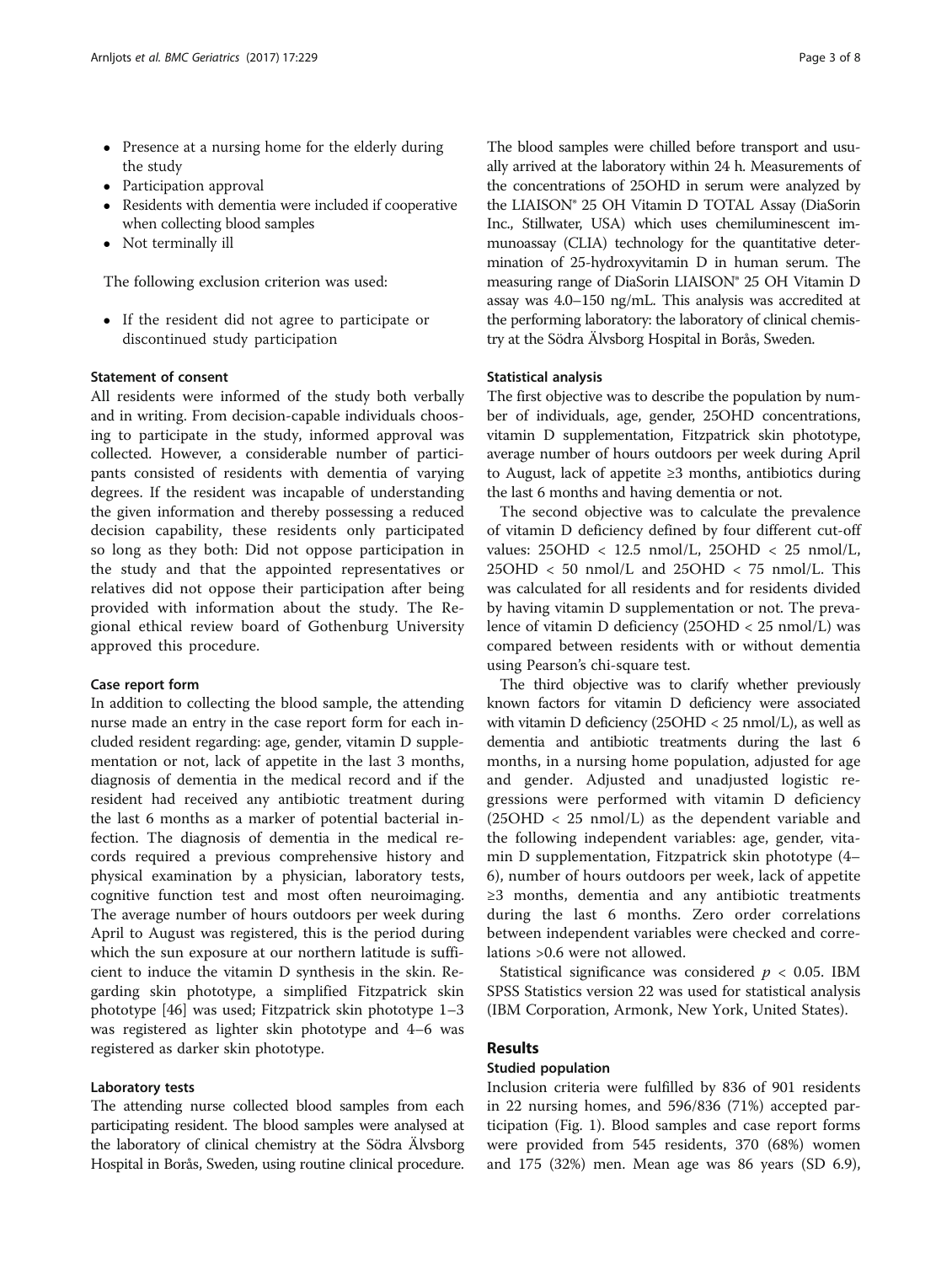<span id="page-3-0"></span>

range 56–102. Women (mean 87 years, SD 6.7, range 62–100) were slightly older than men (mean 85 years, SD 7.1, range 56–102) ( $p = 0.0039$ ).

Among participating residents 55% (299/545) had dementia, 30% (164/543) had received any antibiotic treatment during the previous 6 months (this was unknown for 2 participants) and 45% (247/545) had lack of appetite ≥3 months. There was no association between lack of appetite ≥3 months and diabetes ( $p = 0.49$ ), dementia ( $p = 0.55$ ), rheumatic diseases ( $p = 0.15$ ), cancer ( $p = 0.15$ ) and pressure ulcers ( $p = 0.73$ ). The average number of hours outdoors per week during April to August was known for 489 residents: mean 6.6 h per week (SD 7.1), median 5.0 h per week and range 0–50 h. Twenty percent of the residents spent ≤1.0 h outdoors per week during April to August. Fitzpatrick skin phototype was known for 541 residents, 71% (385/541) had phototype 1–3 and 29% (156/541) had phototype 4–6. Vitamin D supplementation was recorded in 17% (94/545) and of these 85% (80/94) had colecalciferol (vitamin  $D_3$ ) and 15% (14/94) had ergocalciferol (vitamin  $D_2$ ).

# Serum 25OHD concentrations

Among all residents, regardless of vitamin D supplementation: 3.7% (20/545) had 25OHD < 12.5 nmol/L, 41%

(224/545) had 25OHD < 25 nmol/L, 82% (448/545) had 25OHD < 50 nmol/L and 94% (510/545) had 25OHD < 75 nmol/L. The number of residents in between the different cut-off values are presented in Table [1](#page-4-0), as well as residents with and without vitamin D supplementation separate.

Residents with dementia had lower 25OHD concentrations (mean 31 nmol/L, SD 19) compared to residents without dementia (mean 38 nmol/L, SD 22) ( $p < 0.001$ ). Vitamin D deficiency defined as 25OHD < 25 nmol/L was more common ( $p < 0.001$ ) among residents with dementia; 51% (151/299) versus 30% (73/246) in residents without dementia.

# Factors associated with vitamin D deficiency

Adjusted OR (95% CI;  $p$ -value) for possible predictors of vitamin D deficiency (25OHD < 25 nmol/L): vitamin D supplementation  $0.075$  (0.031–0.18; p < 0.001), lack of appetite ≥3 months 0.75 (0.50–1.1;  $p = 0.15$ ), hours outdoors/week 0.99 (0.96–1.0;  $p = 0.62$ ), Fitzpatrick skin phototype  $(4-6)$  0.69  $(0.44-1.1; p = 0.12)$ , dementia 2.3 (1.5–3.4;  $p < 0.001$ ) and antibiotics last 6 months 1.6 (1.1–2.6;  $p < 0.029$ ), adjusted for age and gender (Table [2](#page-4-0)).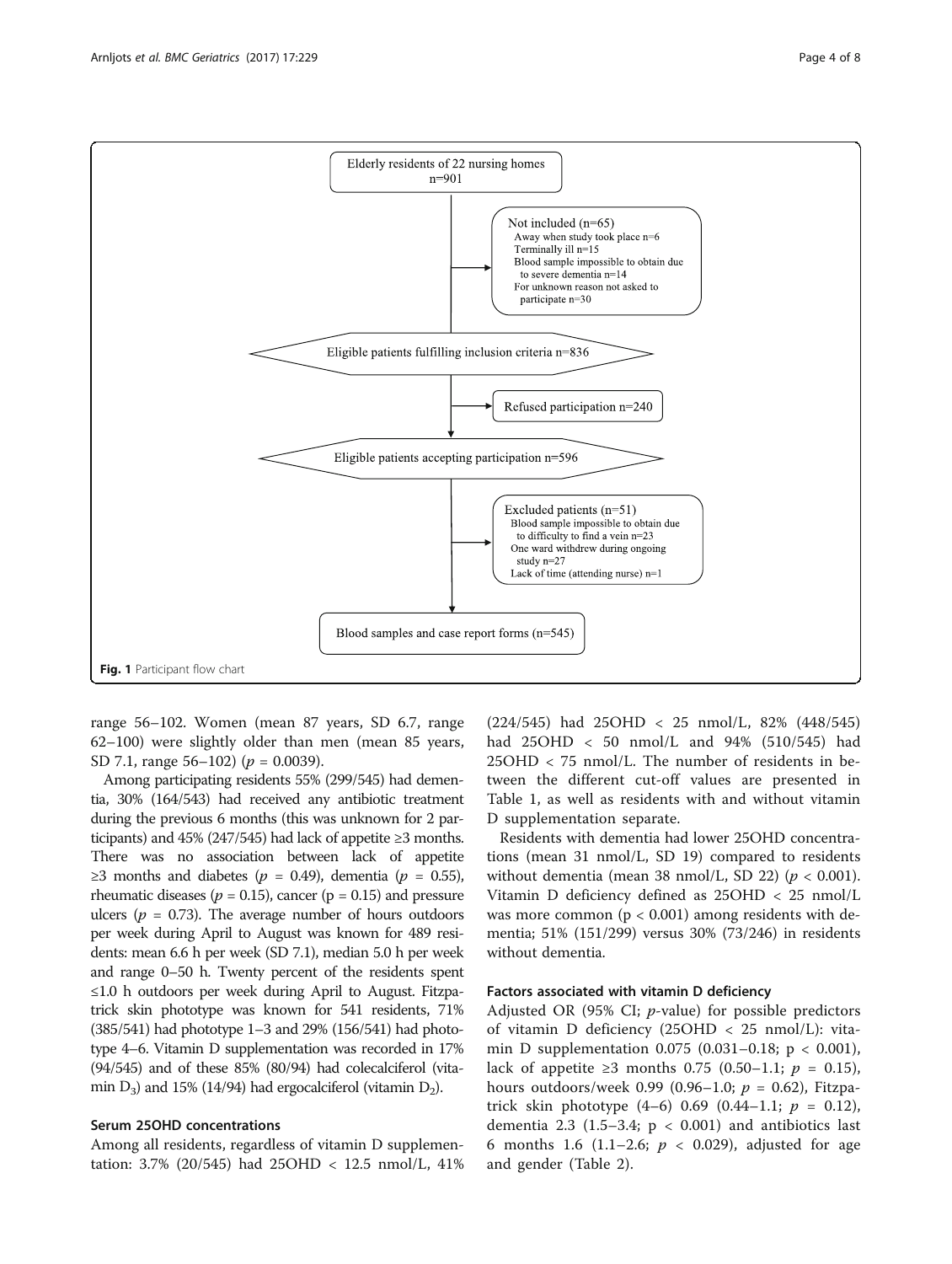<span id="page-4-0"></span>

|  | Table 1 Serum 25-hydroxyvitamin D (25OHD) concentrations among nursing home residents |  |  |  |
|--|---------------------------------------------------------------------------------------|--|--|--|
|--|---------------------------------------------------------------------------------------|--|--|--|

|                          | All residents <sup>a</sup> | Residents without vitamin D supplementation | Residents with vitamin D supplementation |
|--------------------------|----------------------------|---------------------------------------------|------------------------------------------|
| $25OHD < 12.5$ nmol/L    | 3.7% (20/545)              | 4.4% (20/451)                               | 0% (0/94)                                |
| 250HD 12.5 to <25 nmol/L | 37% (204/545)              | 44% (198/451)                               | $6.4\%$ (6/94)                           |
| 250HD 25 to <50 nmol/L   | 41% (224/545)              | 45% (203/451)                               | 22% (21/94)                              |
| 250HD 50 to <75 nmol/L   | 11% (62/545)               | 4.9% (22/451)                               | 43% (40/94)                              |
| $25OHD > 75$ nmol/L      | 6.4% (35/545)              | 1.8% (8/451)                                | 29% (27/94)                              |
|                          |                            |                                             |                                          |

<sup>a</sup>In total 545 residents: 451 residents without vitamin D supplementation and 94 residents with vitamin D supplementation

# **Discussion**

Vitamin D deficiency was common among nursing home residents and strongly associated with dementia. As expected vitamin D supplementation was associated with lower chance of vitamin D deficiency, however appetite, staying outdoors and skin phototype were not significant predictors in the model. Antibiotic treatments during the last 6 months were associated with vitamin D deficiency.

### Strengths and limitations of the study

A strength of this study is that blood samples were collected from every resident accepting participation and of whom it was possible to get a blood sample during three winter months (January to March). However, 240 of the individuals registered at the nursing homes refused participation. We obtained blood samples and study protocols from 60% (545/901) of all individuals registered at the nursing homes, those not fulfilling inclusion criteria are also included in the total number of registered individuals (Fig. [1\)](#page-3-0). This may appear low but it is similar or higher than previously published studies in nursing homes [\[24](#page-6-0), [35,](#page-6-0) [43\]](#page-7-0). Still this may be considered acceptable when studying an elderly frail population with a high proportion of residents with dementia as well as the ethical requirement of approval from appointed representative/relatives.

It is a strength that information was collected about appetite, diagnosis of dementia, antibiotic treatments during the last 6 months (as a marker of potential bacterial infection), skin type and the average number of hours outdoors per week during April to August. As the duration of lack of appetite is of importance we have only registered lack of appetite if the duration was ≥3 months. However, it is a weakness that we did not register the total duration of lack of appetite.

There is a lack of consensus regarding the optimum serum concentrations of vitamin D [\[28](#page-6-0), [29\]](#page-6-0), therefore we calculated the prevalence of vitamin D deficiency by four different cut-off values: 25OHD < 12.5 nmol/ L, 25OHD < 25 nmol/L, 25OHD < 50 nmol/L and 25OHD < 75 nmol/L. When evaluating factors associated with vitamin D deficiency we used only one cutoff value, 25OHD < 25 nmol/L, representing moderate/severe vitamin D deficiency [[31\]](#page-6-0).

According to previous studies vitamin D deficiency might be associated with reduced cognitive functions and dementia [\[9](#page-6-0)–[14](#page-6-0)], also supported by our study where 25OHD < 25 nmol/L was strongly associated with dementia ( $p < 0.001$ , Table 2). However, with this study design we cannot tell whether vitamin D deficiency caused/worsened dementia, or if it is the other way around, that dementia caused vitamin D deficiency. Although dementia

**Table 2** Factors associated with serum 25-hydroxyvitamin D (25OHD) < 25 nmol/L

|                                      | Unadjusted odds ratio <sup><math>a</math></sup> (95% CI; <i>p</i> -value) | Adjusted odds ratio <sup>b</sup> (95% CI; p-value) |
|--------------------------------------|---------------------------------------------------------------------------|----------------------------------------------------|
| Age                                  | $0.98$ (0.96-1.0; $p = 0.12$ )                                            | $0.98$ (0.95-1.0; $p = 0.22$ )                     |
| Gender <sup>c</sup>                  | 1.1 $(0.74-1.5; p = 0.72)$                                                | 1.4 $(0.92-2.2; p = 0.12)$                         |
| Vitamin D supplementation            | $0.073$ (0.031-0.17; $p < 0.001$ )                                        | $0.075(0.031-0.18; \mathbf{p} < 0.001)$            |
| Fitzpatrick skin phototype $(4-6)^d$ | $0.54$ (0.36–0.80; $p = 0.0022$ )                                         | $0.69$ (0.44–1.1; $p = 0.12$ )                     |
| Hours outdoors/week <sup>e</sup>     | $0.98$ (0.96-1.0; $p = 0.15$ )                                            | $0.99(0.96-1.0; p = 0.62)$                         |
| Lack of appetite $\geq$ 3 months     | $0.93$ (0.66–1.3; $p = 0.66$ )                                            | $0.75$ (0.50-1.1; $p = 0.15$ )                     |
| Dementia                             | 2.4 $(1.7-3.4; \mathbf{p} < 0.001)$                                       | 2.3 $(1.5-3.4; \mathbf{p} < 0.001)$                |
| Antibiotics last 6 months            | 1.2 $(0.85-1.8; p = 0.28)$                                                | 1.6 (1.1–2.6; $p = 0.029$ )                        |
|                                      |                                                                           |                                                    |

 $a_{\rm I}$  = 545 for age, gender, vitamin D supplementation, lack of appetite and dementia. N = 541 for Fitzpatrick skin phototype. N = 489 for hours outdoors/week  $N = 543$  for antibiotics last 6 months

 $bN = 488$  included in analysis. Adjusted logistic regressions with 25OHD < 25 nmol/L as the dependent variable and the following independent variables: age, gender, vitamin D supplementation, Fitzpatrick skin phototype, hours outdoors/week, lack of appetite, dementia and antibiotics last 6 months <sup>c</sup>Reference category: male

Average number of hours outdoors/week during April to August

Statistically significant findings are bold

<sup>&</sup>lt;sup>d</sup>Reference category: Fitzpatrick skin phototype 1–3<br>EAverage number of bours outdoors/week during A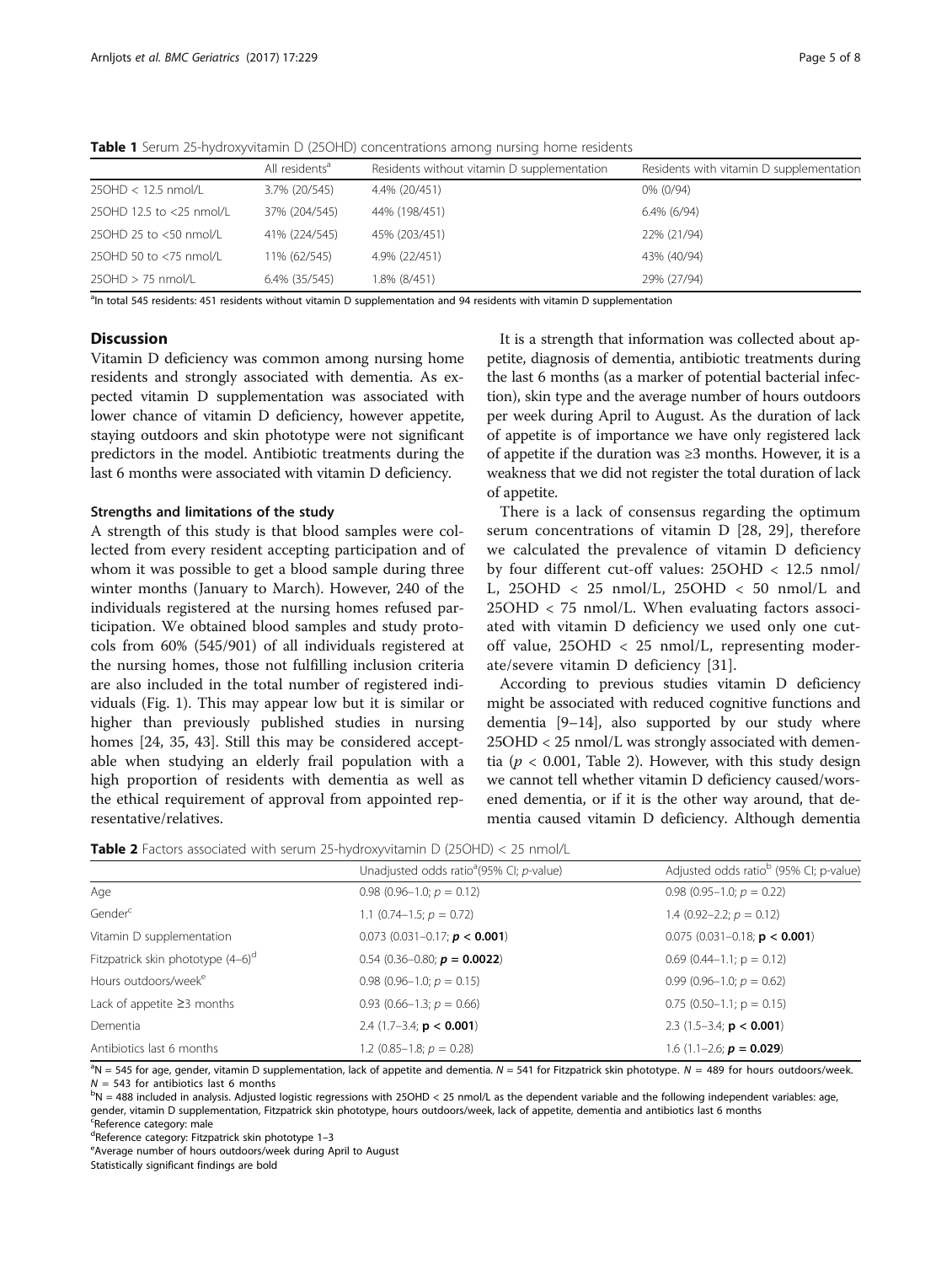diagnosis was the result of clinical findings and investigation it was not standardised and so precise diagnostic criteria will be subject to some variation.

Antibiotic treatments during the last 6 months, as a marker of potential bacterial infection, were associated with vitamin D deficiency ( $p = 0.029$ , Table [2\)](#page-4-0). This potentially supports the hypothesis that vitamin D deficiency is associated with susceptibility to infections [\[16](#page-6-0)–[20](#page-6-0)]. A weakness regarding this result is that the unadjusted OR was not significant ( $p = 0.28$ , Table [2\)](#page-4-0), therefore the association needs to be interpreted with caution.

Decreased renal function is one factor affecting the vitamin D concentrations, however in this study laboratory tests regarding renal function were not taken [[25\]](#page-6-0).

### Comparison with existing literature

Vitamin D deficiency was common among Swedish nursing home residents in this study, as well as in previous studies in other countries [\[19](#page-6-0), [24, 29, 35](#page-6-0)–[43\]](#page-7-0). As expected vitamin D supplementation predicted less vitamin D deficiency. However appetite, staying outdoors and skin phototype were not significant predictors in the model, which differ from previous studies of younger individuals. Possibly these factors are less important in this population since they stay outdoors only for a few hours a week, likely with clothes covering most of their skin or beneath the sunshade. Also the nutritional status and appetite is generally decreased in this population, which might explain why lack of appetite did not influence the vitamin D concentrations in this study. The results are important in clinical practice as it provides knowledge about vitamin D deficiency, since elderly can have vitamin D deficiency regardless of more time spent outdoors and a relatively good appetite.

There is one recent study regarding vitamin D deficiency among elderly residents of Swedish nursing homes. This study also showed high prevalence of vitamin D deficiency, but only 14% of the 333 participating residents had 25OHD < 25 nmol/L at inclusion [\[24](#page-6-0)], compared to 41% in our study. However, the aims and study designs differed between these two studies. As the aim of the previous study was to examine whether low levels of 25OHD were associated to an increased risk of mortality, baseline samples were obtained when residents were moving into the nursing homes. These new residents were expected to have higher serum concentrations of vitamin D compared to residents who have lived at the nursing home for a longer time. The previous study also included patients throughout the years 2007 to 2011 and there were seasonal changes in 25OHD concentrations. In our study all blood samples were taken during January to March in a single year.

## Implications for research and practice

Clinicians have to be aware of the high prevalence of vitamin D deficiency among elderly residents of nursing homes. Vitamin D deficiency was strongly associated with dementia, therefore there is need for future studies to clarify if there is a causal relationship between vitamin D deficiency and dementia. Regardless of causality or not, it is important to be alert for vitamin D deficiency in residents with dementia as half of them had 25OHD < 25 nmol/L. As antibiotic treatments during the last 6 months were associated with vitamin D deficiency further research is important to clarify whether treatment of vitamin D deficiency can decrease the number of potential antibiotic requiring infections.

# Conclusions

Vitamin D deficiency was common among nursing home residents and strongly associated with dementia. Regardless of causality or not, it is important to be alert for vitamin D deficiency in nursing homes residents with dementia. As expected vitamin D supplementation predicted less vitamin D deficiency, however appetite, staying outdoors and skin phototype were not significant predictors in the model. Antibiotic treatments during the last 6 months were associated with vitamin D deficiency, potentially supporting the hypothesis that vitamin D deficiency is associated with susceptibility to infections.

#### Abbreviations

25OHD: 25-hydroxyvitamin D; CI: confidence interval; nmol/L: nanomole/l; OR: odds ratio

#### Acknowledgements

We are grateful to all participants at the nursing homes for the elderly, to all the nursing home staff members who assisted in this study and to the laboratory staff of the Bio Imaging and Laboratory Medicine Unit, Södra Älvsborg Hospital. Thanks to Beth Stuart for statistical advice.

### Availability of data and materials

The data that support the findings of this study are available from the corresponding author upon reasonable request.

#### Authors' contributions

PDS and ME designed the study and carried out the data collection. RA, PDS, JT and MM made substantial contributions to analysis and interpretation of data. RA and PDS drafted the manuscript. RA, PDS, JT, ME and MM have been involved in revising the manuscript critically for important intellectual content and they have all given final approval of the version to be published.

#### Funding

Financial support was obtained from primary health care in Södra Älvsborg County, the Research and Development Council of the Södra Älvsborg County and FoU Sjuhärad Välfärd (a research and development unit in Borås). Sponsors took no part in the design, methods, subject recruitment, data collection, analysis or preparation of the manuscript.

#### Ethics approval and consent to participate

The study was approved by the Regional ethical review board of Gothenburg University (D-nr 578–11). All residents were informed of the study both verbally and in writing. From decision-capable individuals choosing to participate in the study, informed approval was collected. However, a considerable number of participants consisted of residents with dementia of varying degrees. If the resident was incapable of understanding the given information and thereby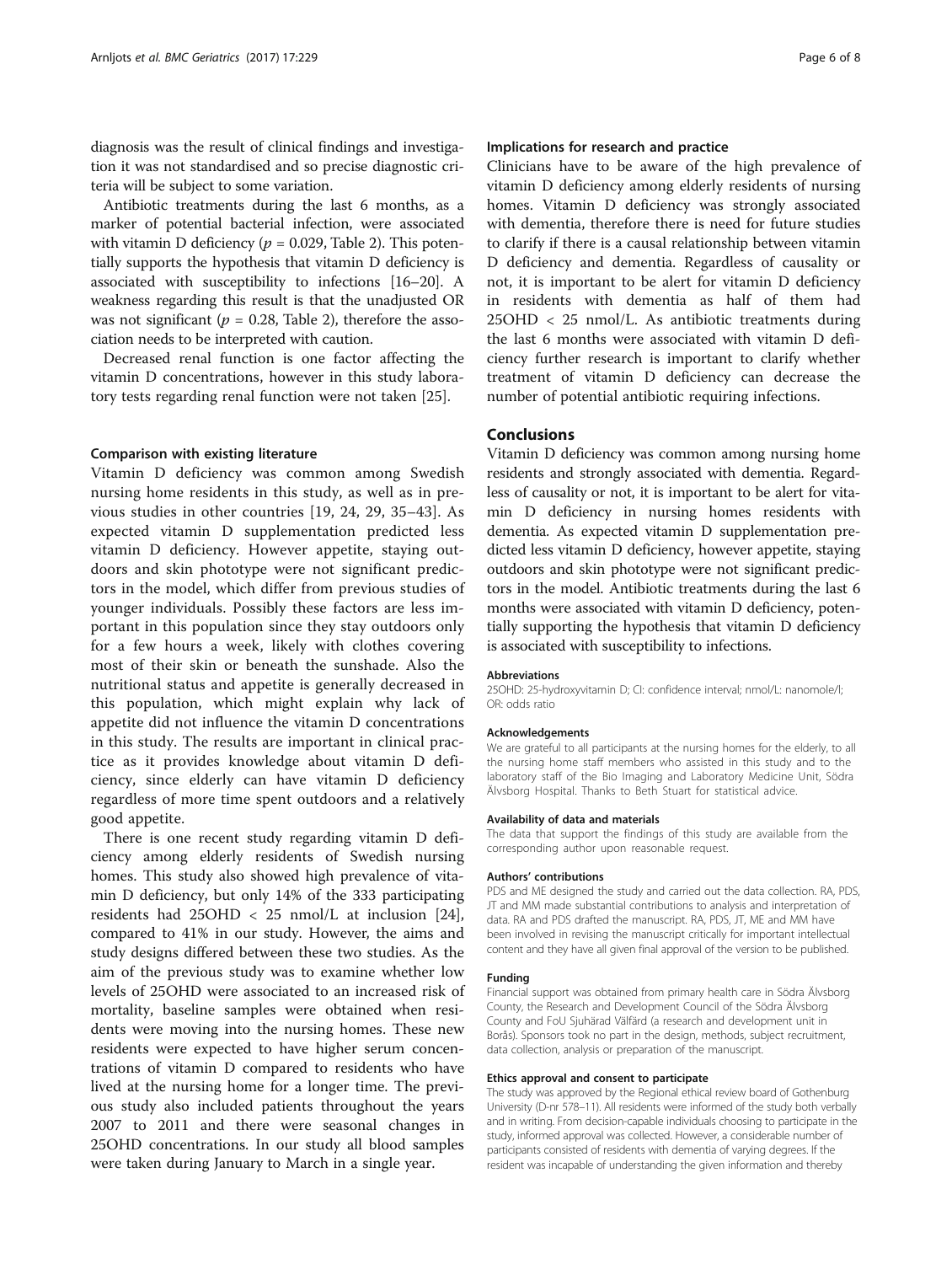<span id="page-6-0"></span>possessing a reduced decision capability, these residents only participated so long as they both: Did not oppose participation in the study and that the appointed representatives or relatives did not oppose their participation after being provided with information about the study. The Regional ethical review board of Gothenburg University approved this procedure.

# Consent for publication

Not applicable.

### Competing interests

The authors declare that they have no competing interests.

### Publisher's Note

Springer Nature remains neutral with regard to jurisdictional claims in published maps and institutional affiliations.

#### Author details

<sup>1</sup>Närhälsan, Research and Development Primary Health Care, Region Västra Götaland, Research and Development Center Södra Älvsborg Sweden, Sven Eriksonsplatsen 4, SE-503 38 Borås, Sweden. <sup>2</sup>Department of Public Health and Community Medicine/Primary Health Care, Institute of Medicine, Sahlgrenska Academy at the University of Gothenburg, Box 454, SE-405 30 Gothenburg, Sweden. <sup>3</sup>Närhälsan Heimdal Health Care Center, Stengärdsgatan 22, SE-503 34 Borås, Sweden. <sup>4</sup>Head Nurse, Health Care Unit Borås Municipality, Ramnåsgatan 1, SE-501 80 Borås, Sweden. <sup>5</sup>Academic Unit of Primary Care and Population Sciences, Faculty of Medicine, University of Southampton, Aldermoor Health Centre, Aldermoor Close, Southampton SO16 5ST, UK. <sup>6</sup>Närhälsan Sandared Health Care Center, Strandvägen 11, SE-518 32 Sandared, Sweden.

# Received: 16 June 2017 Accepted: 2 October 2017 Published online: 10 October 2017

#### References

- 1. Burgaz A, Akesson A, Oster A, Michaelsson K, Wolk A. Associations of diet, supplement use, and ultraviolet B radiation exposure with vitamin D status in Swedish women during winter. Am J Clin Nutr. 2007;86(5):1399–404.
- 2. Webb AR, Holick MF. The role of sunlight in the cutaneous production of vitamin D3. Annu Rev Nutr. 1988;8:375–99.
- Perez-Lopez FR, Chedraui P, Fernandez-Alonso AM. Vitamin D and aging: beyond calcium and bone metabolism. Maturitas. 2011;69(1):27–36.
- 4. Webb AR, Kline L, Holick MF. Influence of season and latitude on the cutaneous synthesis of vitamin D3: exposure to winter sunlight in Boston and Edmonton will not promote vitamin D3 synthesis in human skin. J Clin Endocrinol Metab. 1988;67(2):373–8.
- 5. Holick MF. Environmental factors that influence the cutaneous production of vitamin D. Am J Clin Nutr. 1995;61(Suppl 3):638s–45s.
- 6. Munns CF, Shaw N, Kiely M, Specker BL, Thacher TD, Ozono K, Michigami T, Tiosano D, Mughal MZ, Makitie O, et al. Global consensus recommendations on prevention and Management of Nutritional Rickets. J Clin Endocrinol Metab. 2016;101(2):394–415.
- 7. Bischoff-Ferrari HA. Vitamin D and fracture prevention. Endocrinol Metab Clin N Am. 2010;39(2):347–53. table of contents
- Bischoff-Ferrari HA, Willett WC, Wong JB, Stuck AE, Staehelin HB, Orav EJ, Thoma A, Kiel DP, Henschkowski J. Prevention of nonvertebral fractures with oral vitamin D and dose dependency: a meta-analysis of randomized controlled trials. Arch Intern Med. 2009;169(6):551–61.
- Karakis I, Pase MP, Beiser A, Booth SL, Jacques PF, Rogers G, DeCarli C, Vasan RS, Wang TJ, Himali JJ, et al. Association of Serum Vitamin D with the risk of incident dementia and subclinical indices of brain aging: the Framingham heart study. J Alzheimers Dis. 2016;51(2):451–61.
- 10. Afzal S, Bojesen SE, Nordestgaard BG. Reduced 25-hydroxyvitamin D and risk of Alzheimer's disease and vascular dementia. Alzheimers Dement. 2014; 10(3):296–302.
- 11. Shen L, Ji HF. Vitamin D deficiency is associated with increased risk of Alzheimer's disease and dementia: evidence from meta-analysis. Nutr J. 2015;14:76.
- 12. van der Schaft J, Koek HL, Dijkstra E, Verhaar HJ, van der Schouw YT, Emmelot-Vonk MH. The association between vitamin D and cognition: a systematic review. Ageing Res Rev. 2013;12(4):1013–23.
- 13. Kubis AM, Piwowar A. The new insight on the regulatory role of the vitamin D3 in metabolic pathways characteristic for cancerogenesis and neurodegenerative diseases. Ageing Res Rev. 2015;24(Pt B):126–37.
- 14. Pludowski P, Holick MF, Pilz S, Wagner CL, Hollis BW, Grant WB, Shoenfeld Y, Lerchbaum E, Llewellyn DJ, Kienreich K, et al. Vitamin D effects on musculoskeletal health, immunity, autoimmunity, cardiovascular disease, cancer, fertility, pregnancy, dementia and mortality-a review of recent evidence. Autoimmun Rev. 2013;12(10):976–89.
- 15. Meehan M, Penckofer S. The role of vitamin D in the aging adult. J Aging Gerontol. 2014;2(2):60–71.
- 16. Grant WB, Goldstein M, Mascitelli L. Ample evidence exists from human studies that vitamin D reduces the risk of selected bacterial and viral infections. Exp Biol Med (Maywood). 2010;235(12):1395–6. discussion 1397
- 17. Schwalfenberg GK. A review of the critical role of vitamin D in the functioning of the immune system and the clinical implications of vitamin D deficiency. Mol Nutr Food Res. 2011;55(1):96–108.
- 18. Watkins RR, Lemonovich TL, Salata RA. An update on the association of vitamin D deficiency with common infectious diseases. Can J Physiol Pharmacol. 2015;93(5):363–8.
- 19. Zittermann A, Pilz S, Hoffmann H, Marz W. Vitamin D and airway infections: a European perspective. Eur J Med Res. 2016;21:14.
- 20. Martineau AR, Jolliffe DA, Hooper RL, Greenberg L, Aloia JF, Bergman P, Dubnov-Raz G, Esposito S, Ganmaa D, Ginde AA, et al. Vitamin D supplementation to prevent acute respiratory tract infections: systematic review and meta-analysis of individual participant data. BMJ. 2017;356:i6583.
- 21. Hypponen E, Laara E, Reunanen A, Jarvelin MR, Virtanen SM. Intake of vitamin D and risk of type 1 diabetes: a birth-cohort study. Lancet. 2001; 358(9292):1500–3.
- 22. Hejazi ME, Modarresi-Ghazani F, Entezari-Maleki T. A review of vitamin D effects on common respiratory diseases: asthma, chronic obstructive pulmonary disease, and tuberculosis. J Res Pharmacy Practice. 2016;5(1):7–15.
- 23. Brondum-Jacobsen P, Benn M, Jensen GB, Nordestgaard BG. 25 hydroxyvitamin d levels and risk of ischemic heart disease, myocardial infarction, and early death: population-based study and meta-analyses of 18 and 17 studies. Arterioscler Thromb Vasc Biol. 2012;32(11):2794–802.
- 24. Samefors M, Ostgren CJ, Molstad S, Lannering C, Midlov P, Tengblad A. Vitamin D deficiency in elderly people in Swedish nursing homes is associated with increased mortality. Eur J Endocrinol. 2014;170(5):667–75.
- 25. Nakashima A, Yokoyama K, Yokoo T, Urashima M. Role of vitamin D in diabetes mellitus and chronic kidney disease. World J Diabetes. 2016;7(5):89–100.
- 26. Grant WB, Boucher BJ. Randomized controlled trials of vitamin D and cancer incidence: a modeling study. PLoS One. 2017;12(5):e0176448.
- 27. Garland CF, Kim JJ, Mohr SB, Gorham ED, Grant WB, Giovannucci EL, Baggerly L, Hofflich H, Ramsdell JW, Zeng K, et al. Meta-analysis of all-cause mortality according to serum 25-hydroxyvitamin D. Am J Public Health. 2014;104(8):e43–50.
- 28. Fuleihan Gel H, Bouillon R, Clarke B, Chakhtoura M, Cooper C, McClung M, Singh RJ. Serum 25-Hydroxyvitamin D levels: variability, knowledge gaps, and the concept of a desirable range. J Bone Miner Res. 2015;30(7):1119–33.
- 29. Brouwer-Brolsma EM, Bischoff-Ferrari HA, Bouillon R, Feskens EJ, Gallagher CJ, Hypponen E, Llewellyn DJ, Stoecklin E, Dierkes J, Kies AK, et al. Vitamin D: do we get enough? A discussion between vitamin D experts in order to make a step towards the harmonisation of dietary reference intakes for vitamin D across Europe. Osteoporos Int. 2013;24(5):1567–77.
- 30. Holick MF, Binkley NC, Bischoff-Ferrari HA, Gordon CM, Hanley DA, Heaney RP, Murad MH, Weaver CM. Evaluation, treatment, and prevention of vitamin D deficiency: an Endocrine Society clinical practice guideline. J Clin Endocrinol Metab. 2011;96(7):1911–30.
- 31. Lips P. Vitamin D deficiency and secondary hyperparathyroidism in the elderly: consequences for bone loss and fractures and therapeutic implications. Endocr Rev. 2001;22(4):477–501.
- 32. Nordic Council of Ministers. Nordic Nutrition Recommendations 2012 : Integrating nutrition and physical activity. Copenhagen: Nordic Council of Ministers; 2014.
- 33. Dawson-Hughes B, Heaney RP, Holick MF, Lips P, Meunier PJ, Vieth R. Estimates of optimal vitamin D status. Osteoporos Int. 2005;16(7):713–6.
- 34. Bischoff-Ferrari HA, Giovannucci E, Willett WC, Dietrich T, Dawson-Hughes B. Estimation of optimal serum concentrations of 25-hydroxyvitamin D for multiple health outcomes. Am J Clin Nutr. 2006;84(1):18–28.
- 35. Pilz S, Dobnig H, Tomaschitz A, Kienreich K, Meinitzer A, Friedl C, Wagner D, Piswanger-Solkner C, Marz W, Fahrleitner-Pammer A. Low 25-hydroxyvitamin